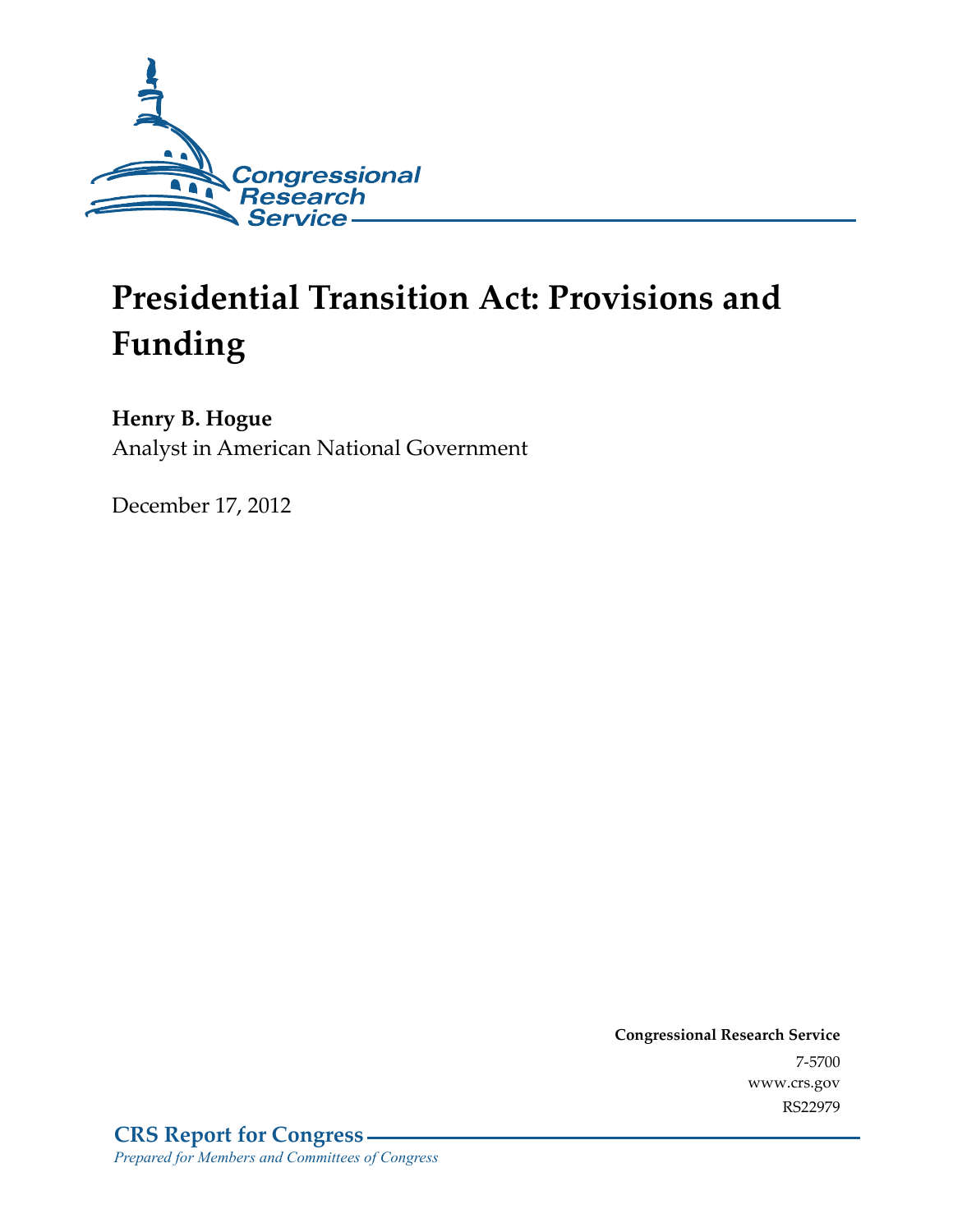### **Summary**

The Presidential Transition Act of 1963 (PTA), as amended, authorizes funding for the General Services Administration (GSA) to provide suitable office space, staff compensation, and other services associated with the presidential transition process (3 U.S.C. § 102 note). Section 6 of the PTA directs the President to include in his budget request, for each fiscal year in which his regular term of office will expire, "a proposed appropriation for carrying out the purposes of this Act." The President's FY2013 budget proposal included \$8.95 million in funding for the 2012-2013 presidential transition. Of this sum, not more than \$1 million was to be used for training and orientation activities under specified provisions of the PTA. These recommendations were endorsed by Congress and included in the Continuing Appropriations Resolution of September 28, 2012 (P.L. 112-175).

In the event the President-elect is the incumbent President, or the Vice President-elect is the incumbent Vice President, no funds may be spent on the provision of services and facilities to this incumbent. Any funds appropriated for such purposes are to be returned to the Treasury.

From enactment of the PTA in 1964 (P.L. 88-277) through the presidential transition of 2008- 2009, most PTA-authorized appropriations were provided after the election of the incoming President and Vice President. The Pre-Election Presidential Transition Act of 2010 (P.L. 111-283) amended the PTA and included several other provisions to provide additional support to eligible candidates for pre-election transition planning. These provisions had effect for the first time during the 2012 presidential election.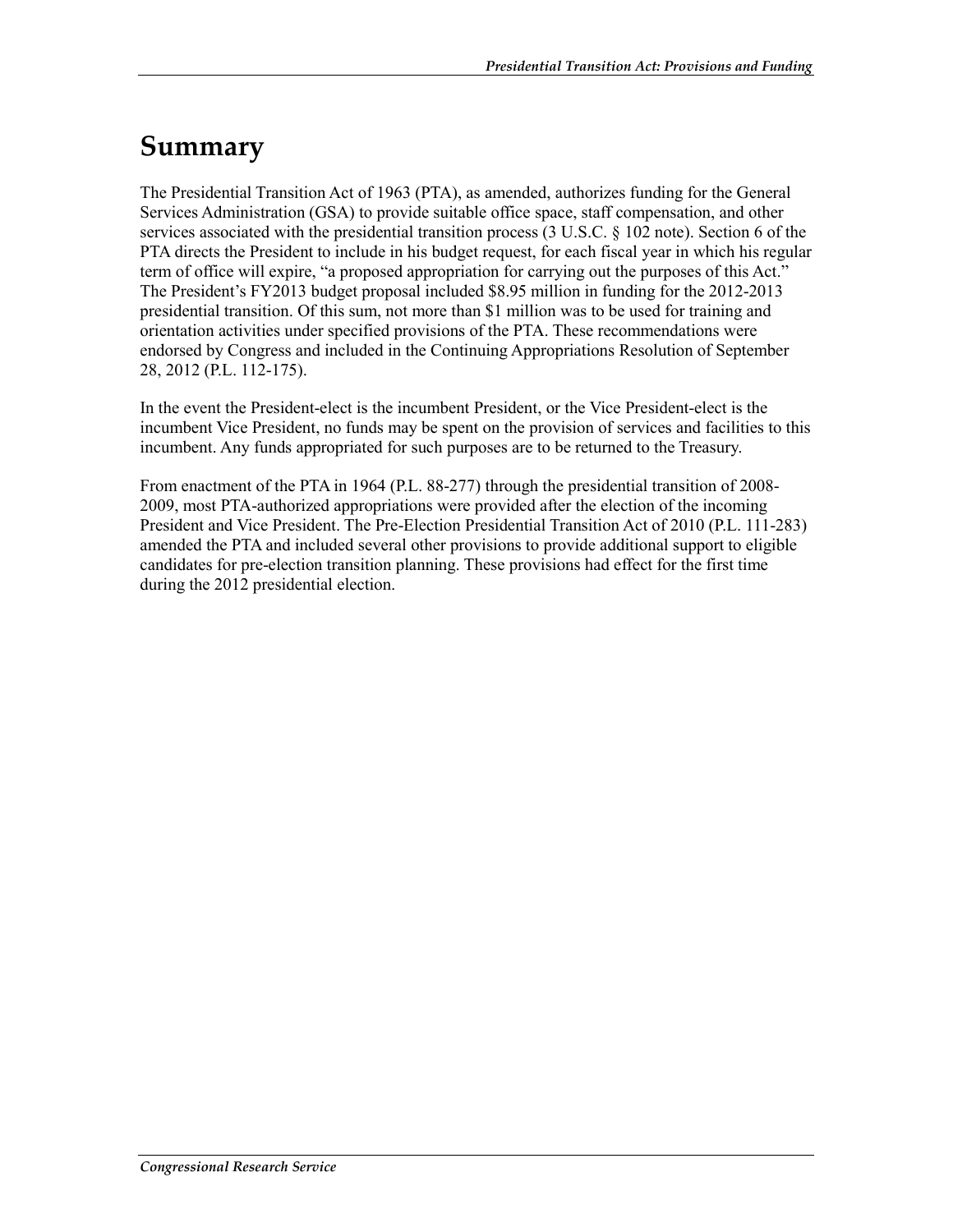# Contents

#### Contacts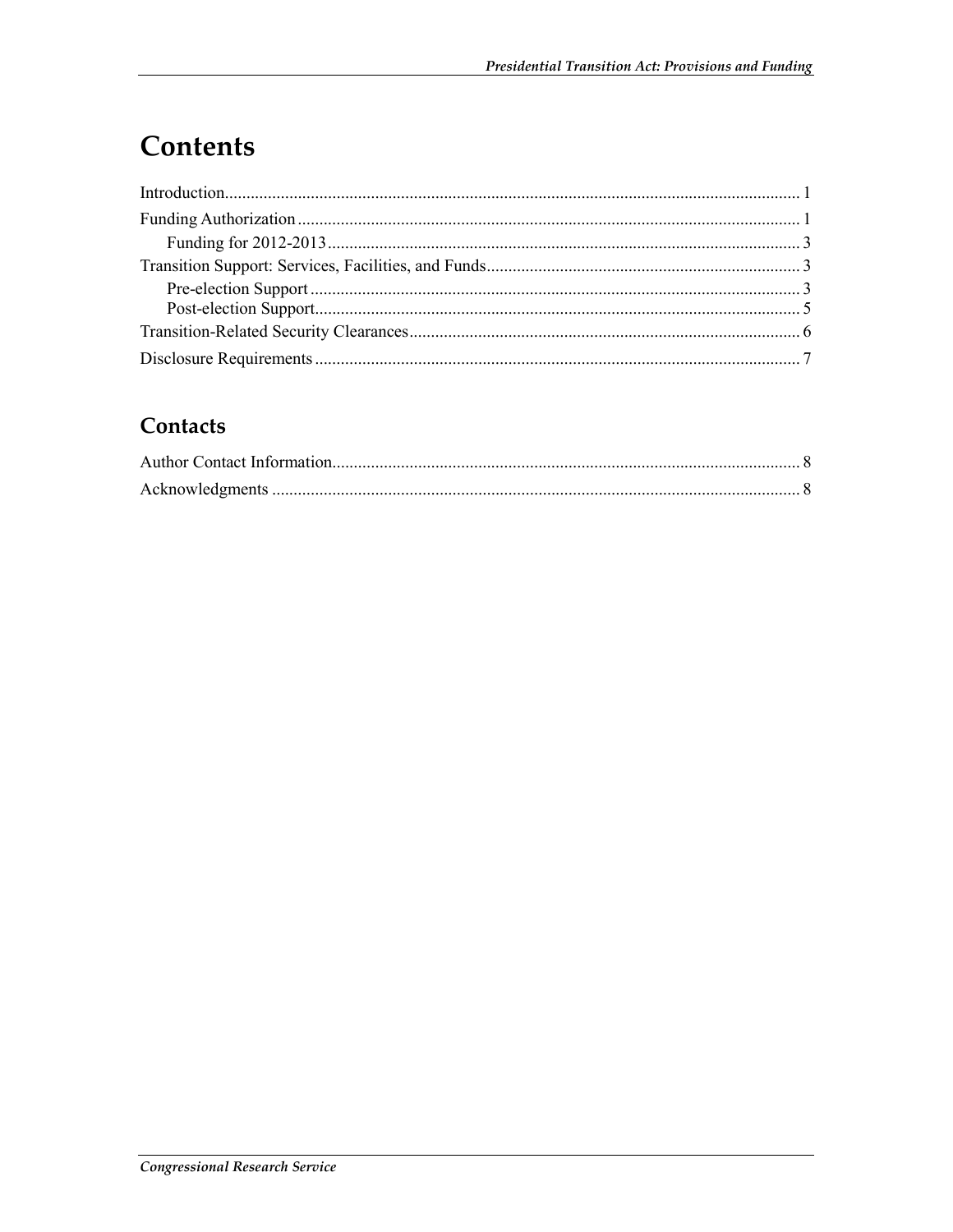### **Introduction**

The constitutional transfer of power and authority from an incumbent American President to a successor is a momentous occasion in American government. In the present day, this transfer of authority is a complex and multi-faceted undertaking, as the outgoing Administration concludes its affairs and the incoming Administration gets organized.

In recent decades, presidential transition activities have begun informally months before the general election; the major candidates usually have asked individuals or small groups to begin to formulate plans in the event of an electoral victory. Preparations generally have accelerated after the election, as the attention of the President-elect and his supporters has turned from campaigning to governing. The President-elect and his team have approximately 11 weeks between election day and inauguration day to organize the new Administration, and to make plans for pursuing its policy agenda. The incoming President must also prepare to assume national security and homeland security responsibilities from the incumbent—among a host of other duties and expectations.

While a formal transition process is essential to ensure continuity in the conduct of the affairs of the executive branch, the concept of a federally funded, institutionalized transition process is relatively new. Before enactment of the PTA in  $1964$ ,<sup>1</sup> the methods for transferring information and responsibility were developed in an ad hoc fashion with each presidential transition. In addition, the political party organization of the incoming President was the primary source of funding for transition expenses.<sup>2</sup> Many facets of presidential transitions continue to be developed anew, according to the preferences and priorities of each outgoing and, in particular, each incoming President. Now, however, the PTA provides a basic framework for funding and support of this process.

From enactment of the PTA in 1964 through the presidential transition of 2008-2009, most PTAauthorized support was provided after the election of the incoming President and Vice President. The Pre-Election Presidential Transition Act of 2010 amended the PTA and included several other provisions to provide additional support to eligible candidates for pre-election transition planning.<sup>3</sup> These provisions had effect for the first time during the 2012 presidential election.

## **Funding Authorization**

As enacted in 1964, the PTA authorized funding not to exceed \$900,000 for any one transition "for carrying out the purposes" of the act. $4 \text{ In } 1976$ , this provision was amended to authorize "not more than \$2,000,000 ... for the purposes of providing services and facilities to the President-elect and Vice President-elect" and "not more than \$1,000,000 ... for the purposes of providing services

1

<sup>&</sup>lt;sup>1</sup> This statute was enacted March 7, 1964, but it retained the title "Presidential Transition Act of 1963." For a detailed discussion of presidential transitions preceding this act, see Laurin L. Henry, *Presidential Transitions* (Washington: Brookings Institution, 1960).

<sup>2</sup> U.S. President's Commission on Campaign Costs, *Financing Presidential Campaigns*, April 1962, pp. 23-24.

<sup>3</sup> P.L. 111-283; 124 Stat. 3045.

<sup>4</sup> P.L. 88-277, § 5; 78 Stat. 153, 156.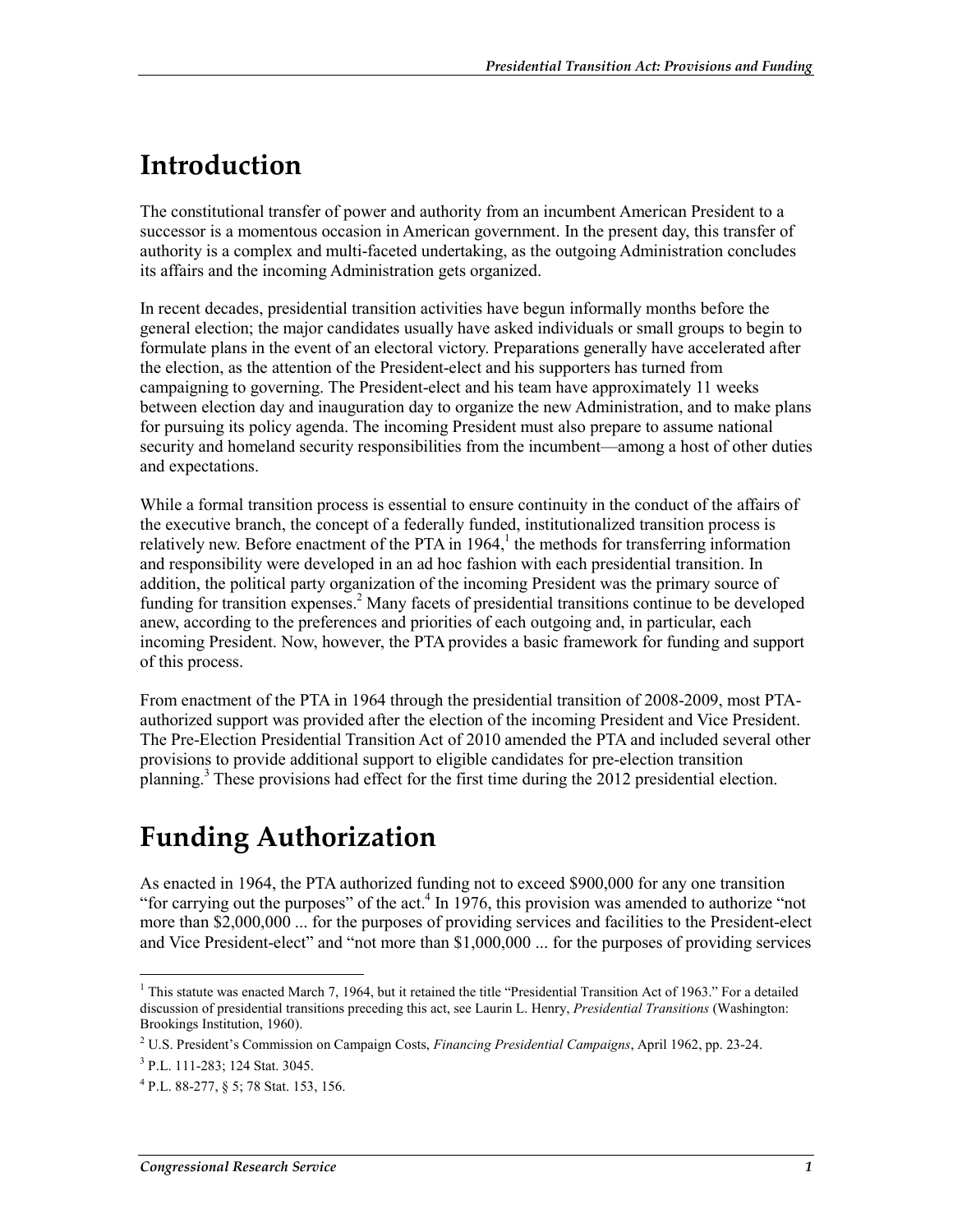and facilities to the former President and former Vice President."<sup>5</sup> In 1988, this provision was amended once again, and the authorized amounts were increased to \$3.5 million and \$1.5 million, respectively.<sup>6</sup> The 1988 amendments also directed that the "amounts authorized to be appropriated [by these provisions] be increased by an inflation adjusted amount, based on increases in the cost of transition services and expenses which have occurred in the years following the most recent Presidential transition."7

The General Services Administration (GSA) Administrator (Administrator) is authorized to spend these funds for the provision of most of the PTA-specified "services and facilities ... in connection with ... obligations incurred by the President-elect or Vice-President-elect" between the day following the general election and 30 days after the inauguration.<sup>8</sup> For the purposes of the PTA, the "President-elect" and "Vice-President-elect" are defined as "the apparent successful candidates for the office of President and Vice President, respectively, as ascertained by the Administrator following the general elections."<sup>9</sup>

In the immediate aftermath of the contested November 7, 2000, presidential election, neither candidate was provided with the resources that would be available for the President-elect and Vice President-elect. In testimony before the House Committee on Government Reform, Subcommittee on Government Management, Information, and Technology, Administrator David J. Barram testified: "In this unprecedented, incredibly close and intensely contested election, with legal action being pursued by both sides, it is not apparent to me who the winner is. That is why I have not ascertained a President-elect."<sup>10</sup> In his testimony, the Administrator drew on a 1963 House floor debate concerning the PTA, during which a sponsor of the legislation stated that, "in a close contest, the Administrator simply would not make the decision."<sup>11</sup> The GSA Deputy Administrator reportedly provided PTA facilities and funds to the Bush-Cheney transition team on December 14, 2000, the day following Vice President Al Gore's concession speech.<sup>12</sup>

In the event the President-elect is the incumbent President, or the Vice President-elect is the incumbent Vice President, no funds are to be spent on the provision of services and facilities to this incumbent. Any funds appropriated for such purposes are to be returned to the Treasury.<sup>13</sup>

The President-elect, Vice President-elect, or eligible candidate (as defined below) may designate an assistant to act on their behalf in connection with the support provided by the Administrator under the PTA. Up to 10% of the expenditures under the PTA "may be made upon the basis of a certificate" by one of the two elected officials or the designated assistant "that such expenditures

 5 P.L. 94-499, § a; 90 Stat. 2380.

<sup>6</sup> P.L. 100-398, § 2; 102 Stat. 985.

<sup>7</sup> Ibid.

<sup>8</sup> 3 U.S.C. § 102 note; Presidential Transition Act of 1963 [hereafter PTA], § 3(b).

 $9^9$  3 U.S.C. § 102 note; PTA, § 3(c).

<sup>&</sup>lt;sup>10</sup> U.S. Congress, House Committee on Government Reform, Subcommittee on Government Management, Information, and Technology, *Transitioning to a New Administration: Can the Next President Be Ready?* hearings,  $106^{th}$  Cong.,  $2^{nc}$ sess., December 4, 2000, (Washington: GPO, 2001), p. 69.

<sup>11</sup> Rep. Dante Fascell, "Presidential Transition Act of 1963," remarks in the House, *Congressional Record,* vol. 109, July 25, 1963, p. 13348.

 $12$  Ben White, "White House Transition; Transition Officials Moving to D.C. Office; Team Gets \$5.3 Million To Ready Administration," *Washington Post*, December 15, 2000, p. A39.

 $13$  3 U.S.C. § 102 note; PTA, § 3(g).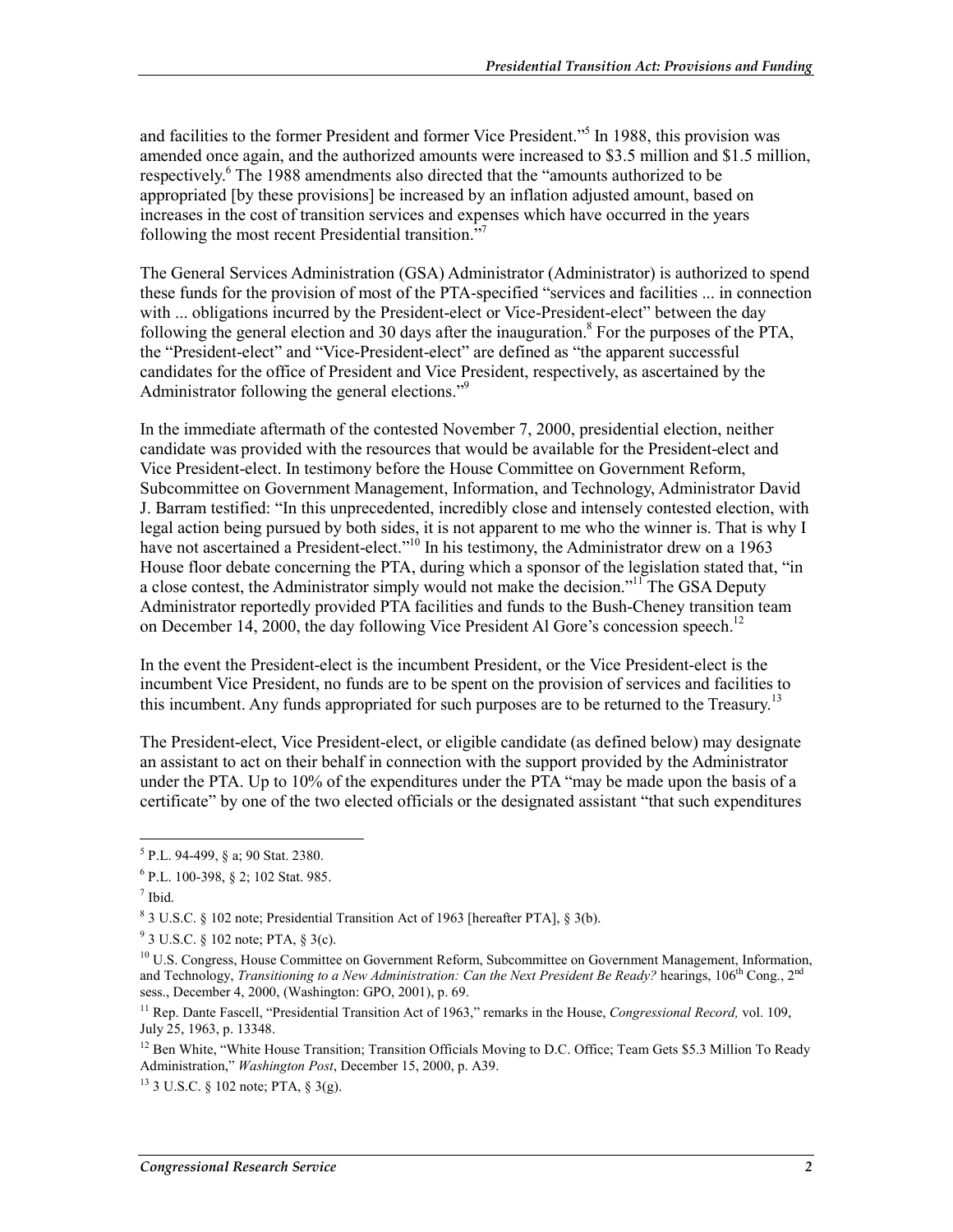are classified and are essential to the national security," and that they are consistent with PTA provisions.<sup>14</sup>

The Administrator is also authorized, under the PTA, to provide services and facilities to each outgoing President and Vice President, "for use in connection with winding up the affairs of his office," for a period "not to exceed seven months from 30 days before the date of the expiration of his term of office."15 In the event that the outgoing Vice President is becoming President, the PTA limits the authorized expenditures in this area.<sup>16</sup>

#### **Funding for 2012-2013**

The President's FY2013 budget requested \$8.95 million for PTA-authorized purposes during the 2012-2013 presidential transition. Of this total, \$1 million was requested for briefings and related transition services for incoming personnel associated with the new administration.<sup>17</sup> These recommendations were endorsed by Congress and included in the Continuing Appropriations Resolution of September 28, 2012.<sup>18</sup>

### **Transition Support: Services, Facilities, and Funds**

#### **Pre-election Support**

As noted above, prior to 2010, most PTA-authorized support was provided after the "apparent successful" President-elect and Vice President-elect had been "ascertained by the Administrator." At that time, the principal pre-election support provided by the PTA was "to develop a systems architecture plan for the computer and communications systems of the candidate to coordinate a transition to Federal systems if the candidate is elected."<sup>19</sup>

The Pre-Election Presidential Transition Act of 2010 (PEPTA) amended the PTA and included several other sections authorizing the provision of additional support to eligible candidates for the purpose of pre-election transition planning. For purposes of the act, "eligible candidate" was defined as "a candidate of a major party [as defined in 26 U.S.C. § 9002(6)] for President or Vice-President of the United States; and ... any other candidate who has been determined by the Administrator to be among the principal contenders for the general election to such offices."<sup>20</sup>

<u>.</u>

 $14$  3 U.S.C. § 102 note; PTA, § 3(e).

<sup>&</sup>lt;sup>15</sup> 3 U.S.C. § 102 note; PTA, § 4. Other provisions of law provide each former President with an annual lifetime pension, Secret Service protection, and staff and office allowances after the transition period expires. See CRS Report RL34631, *Former Presidents: Pensions, Office Allowances, and Other Federal Benefits*, by Wendy Ginsberg. Other CRS reports related to departing Presidents include CRS Report R40238, *The Presidential Records Act: Background and Recent Issues for Congress*, by Wendy Ginsberg; and CRS Report R41513, *The Presidential Libraries Act and the Establishment of Presidential Libraries*, by Wendy Ginsberg and Erika K. Lunder.

<sup>&</sup>lt;sup>16</sup> 3 U.S.C. § 102 note; PTA, §  $6(a)(2)$ .

<sup>17</sup> U.S. Office of Management and Budget, *Budget of the U.S. Government, Fiscal Year 2013—Appendix* (Washington: GPO, 2012), pp. 1227-1228.

<sup>18</sup> P.L. 112-175; 126 Stat. 1313. The text of the provision referenced, § 130, may be found at 126 Stat. 1319.

<sup>19 3</sup> U.S.C. § 102 note; PTA, § 3(a)(10).

<sup>20</sup> P.L. 111-283, § 2(a); 124 Stat. 3047. The *U.S. Code* section cited, 26 U.S.C. § 9002(6), states: "The term 'major (continued...)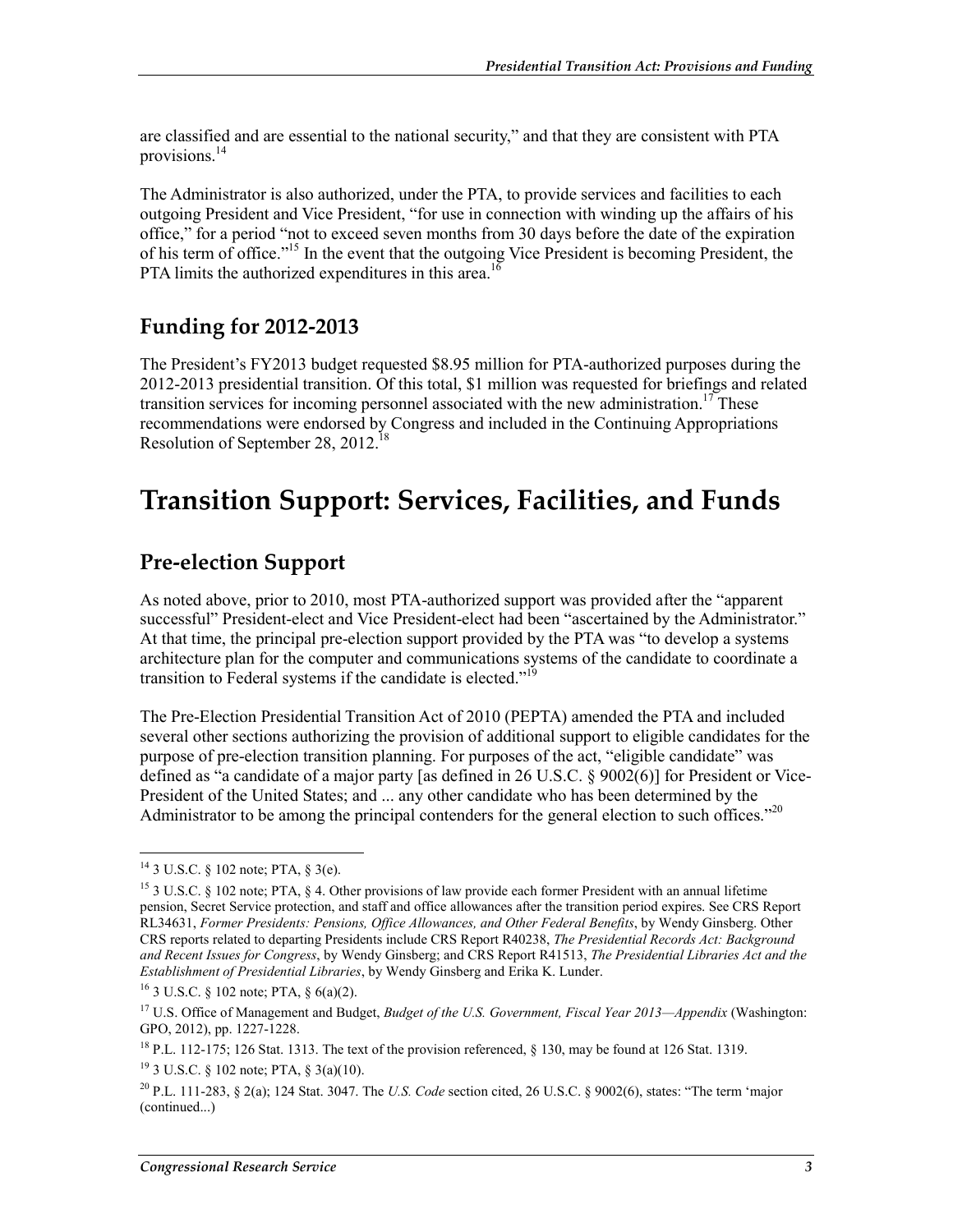The aim of PEPTA was to extend the transition-planning period for potential presidential administrations to provide sufficient time to prepare for "governing in the post-September 11<sup>th</sup> world." $^{21}$ 

As amended by PEPTA, the PTA directs the Administrator to provide certain presidential transition services and facilities to major-party and certain third-party presidential and vicepresidential nominees before a presidential general election. These services and facilities include, with specified exceptions, many of the items authorized to be provided to the President-elect and Vice President-elect—such as office space, appropriate furnishings, and office equipment.<sup>22</sup> (See "Post-election Support," below.) The Administrator is required to notify eligible candidates of the availability of these facilities and services. Candidates may use them only to prepare for a potential transition.

The Administrator is also directed to prepare a report at the beginning of each presidential election year summarizing presidential transition activities. This report, which is to be released by GSA to the public, is also to include a bibliography of transition-related resources.

PEPTA further amended the PTA to enable presidential candidates to fund pre-election transition activities through their campaigns. Under the amended act

an eligible candidate may ... establish a separate fund—qualifying for the purposes of section 501(c)(4) of the Internal Revenue Code of 1986—to pay for transition services and facilities. An eligible candidate may transfer into this fund contributions received for his or her general election campaign and may also solicit and accept donations directly into it.<sup>23</sup>

As amended by PEPTA, the PTA places limits on donations as a condition for receiving services and funds under the act. Under these limitations, the eligible candidate "shall not accept more than \$5,000 from any person, organization, or other entity for the purposes of carrying out activities authorized by" the PTA.<sup>24</sup>

With regard to the funding provision, the Senate report on the measure noted that, "[p]re-election transition efforts by both the Obama and McCain campaigns in 2008 relied on volunteers or campaign staff paid by private funds."<sup>25</sup> The establishment of this mechanism appears to facilitate financing of some of the transition-related staffing and activities recommended and authorized by PEPTA.

 $\overline{\phantom{a}}$ 

<sup>(...</sup>continued)

party' means, with respect to any presidential election, a political party whose candidate for the office of President in the preceding presidential election received, as the candidate of such party, 25 percent or more of the total number of popular votes received by all candidates for such office."

<sup>21</sup> U.S. Congress, Senate Committee on Homeland Security and Governmental Affairs, *Pre-Election Presidential Transition Act of 2010*, report to accompany S. 3196, 111<sup>th</sup> Cong., 2<sup>nd</sup> sess., August 2, 2010, S.Rept. 111-239 (Washington: GPO, 2010), p. 1. Hereafter cited as S.Rept. 111-239.

<sup>&</sup>lt;sup>22</sup> 3 U.S.C.  $\frac{102}{2}$  note; PTA,  $\frac{102}{2}$  PTA,  $\frac{102}{2}$ 

<sup>&</sup>lt;sup>23</sup> S.Rept. 111-239, p. 7. The entities identified in section 501(c)(4) of the Internal Revenue Code include those typically referred to as social welfare organizations. For more, see CRS Report 96-264, *Frequently Asked Questions About Tax-Exempt Organizations*, by Erika K. Lunder.

<sup>24 3</sup> U.S.C. § 102 note; PTA, § 5(c). This provision is applied to funds collected during campaigns by section  $3(h)(3)(B)(iii)$  of the amended PTA.

 $^{25}$  S.Rept. 111-239, p. 5.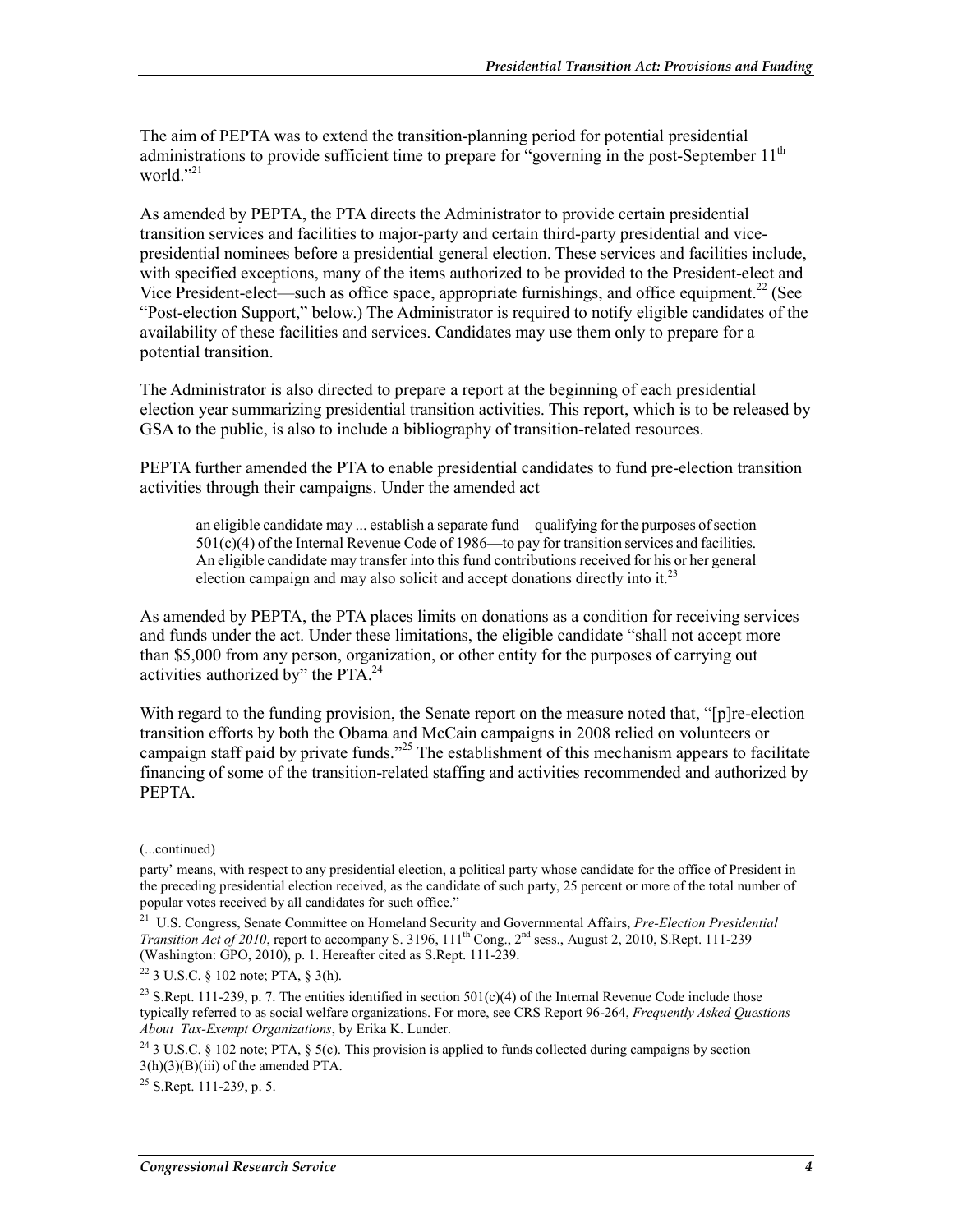Separately (i.e., not by amendment to the PTA), PEPTA authorizes the President, or the President's delegate, to take necessary and appropriate actions to plan and coordinate executive branch activities for facilitating an efficient transfer of power to a successor President. Such activities might include

the establishment of a transition coordinating council comprised of high-level Executive Branch officials; the formation of an agency transition directors council that includes career employees designated to lead transition efforts within their agencies; the development of guidance to departments and agencies regarding briefing materials for an incoming administration and the development of such materials; and the development of computer software, contingency plans, memoranda, training and exercises, and other items for improving the effectiveness and efficiency of a Presidential transition.<sup>26</sup>

Such transition support is to be provided equally, without regard to political affiliation. The Administration of the incumbent President is required to report to Congress on these preparations twice: once at six and again at three months before election.

#### **Post-election Support**

Once the "apparent successful" President-elect and Vice President-elect have been "ascertained by the Administrator," the PTA authorizes the Administrator to provide, to each President-elect and Vice President-elect, certain facilities, funds, and services, including the following:

- Suitable office space appropriately equipped with furniture, furnishings, office machines and equipment, and office supplies;
- Payment of the compensation of members of office staffs designated by the President-elect or Vice-President-elect;
- Payment of expenses for the procurement of services of experts or consultants or organizations thereof for the President-elect or Vice-President-elect;
- Payment of travel expenses and subsistence allowances, including rental of Government or hired motor vehicles;
- When requested by [one of the incoming officers or a designee], and approved by the President, Government aircraft ... for transition purposes on a reimbursable basis;
- [W]hen requested by [one of the incoming officers or a designee], aircraft ... chartered for transition purposes;
- Communications services: and
- Payment of expenses for printing and binding.<sup>27</sup>

In addition, the PTA authorizes funding for the use of the U.S. Postal Service by the Presidentelect and Vice President-elect "in connection with [their] preparations for the assumption of official duties<sup>"28</sup>

<sup>1</sup>  $^{26}$  Ibid., p. 8.

<sup>27 3</sup> U.S.C. § 102 note; PTA, § 3(a).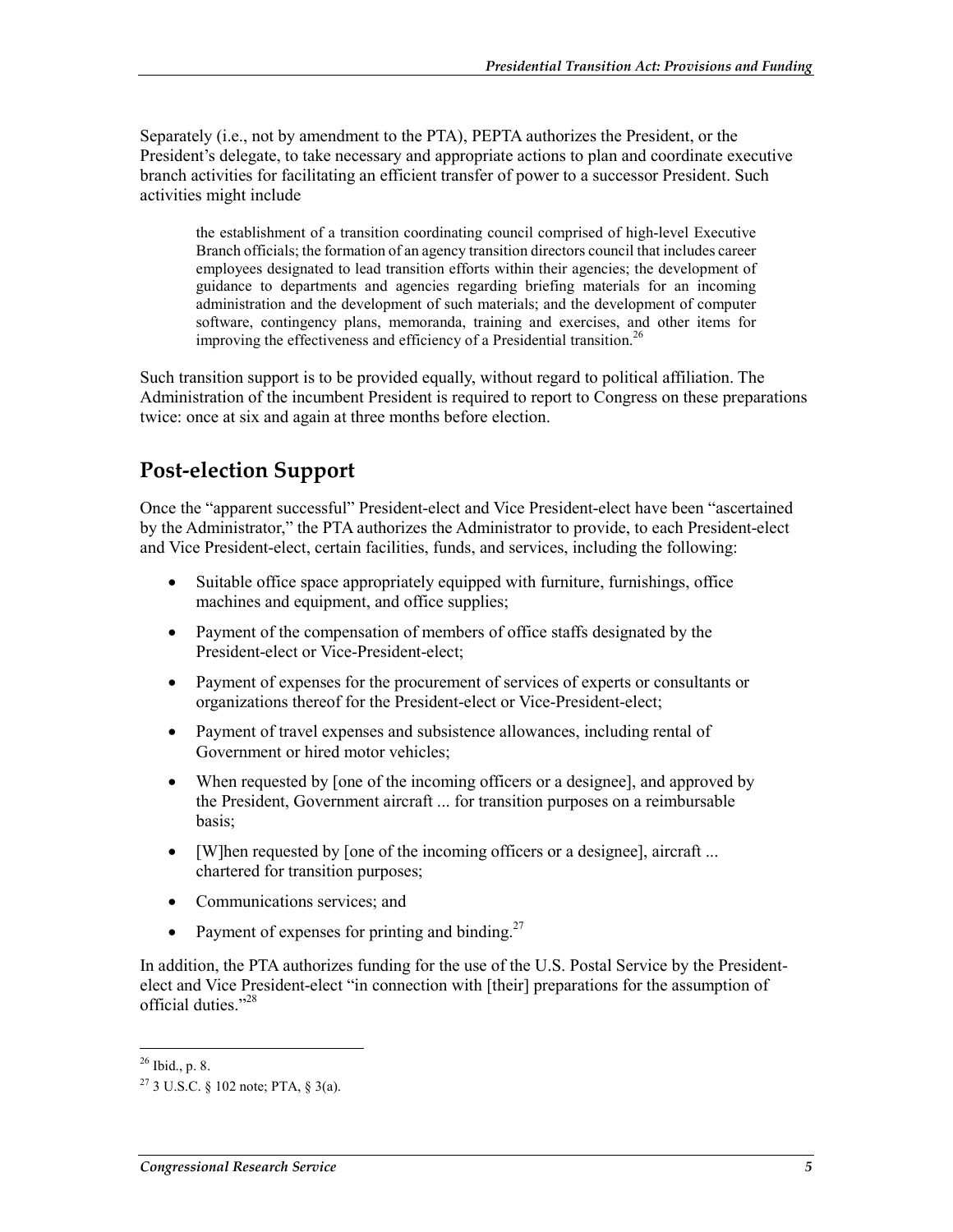The PTA also authorizes the Administrator to fund, during the transition, orientation activities, primarily for "individuals the President-elect ... intends to nominate as department heads or appoint to key positions in the Executive Office of the President." The purpose of these activities is to acquaint the incoming leadership "with the types of problems and challenges that most typically confront new political appointees when they make the transition from campaign and other prior activities to assuming the responsibility for governance after inauguration." Personnel who may assist in the transition process include individuals who "(I) held similar leadership roles in prior administrations; (II) are department or agency experts from the Office of Management and Budget or an Office of Inspector General of a department or agency; or (III) are relevant staff from the" Government Accountability Office.<sup>29</sup> The orientation activities specified in the statute include "training or orientation in records management ... including training on the separation of Presidential records and personal records," as well as "training or orientation in human resources management and performance-based management."<sup>30</sup>

The statute also provides that these orientation activities "shall include the preparation of a detailed classified, compartmented summary ... of specific operational threats to national security; major military or covert operations; and pending decisions on possible uses of military force." This summary is to be conveyed to the President-elect as soon as possible after the general election. $31$ 

The PTA directs the Administrator to work with the Archivist of the United States to create, in support of the orientation activities, a transition directory compiling "Federal publications and materials with supplementary materials developed by the Administrator." The directory is to include "information on the officers, organization, and statutory and administrative authorities, functions, duties, responsibilities, and mission of each department and agency.<sup>332</sup>

### **Transition-Related Security Clearances**

The PTA recommends that the President-elect submit the "names of candidates for high level national security positions through the level of undersecretary of cabinet departments" to the agency with national security clearance functions. It further recommends that this action be taken as soon as possible after the presidential election, and it requires the responsible agency or agencies to carry out background investigations of these candidates for high-level national security positions "as expeditiously as possible ... before the date of the inauguration."<sup>33</sup>

A separate transition-related provision of law that is not included in the PTA is worth noting here. The Intelligence Reform and Terrorism Prevention Act of 2004<sup>34</sup> included a provision that facilitates pre-election security clearances for transition team members. Under the provision,

1

<sup>(...</sup>continued)

<sup>&</sup>lt;sup>28</sup> 3 U.S.C. § 102 note; PTA, §§ 3(a)(7) and 3(d).

<sup>&</sup>lt;sup>29</sup> 3 U.S.C. § 102 note; PTA, § 3(a)(8).

 $30$  Ibid.

 $31$  Ibid.

<sup>32 3</sup> U.S.C. § 102 note; PTA, § 3(a)(9).

<sup>33 3</sup> U.S.C. § 102 note; PTA, § 3(f).

 $34$  P.L. 108-458.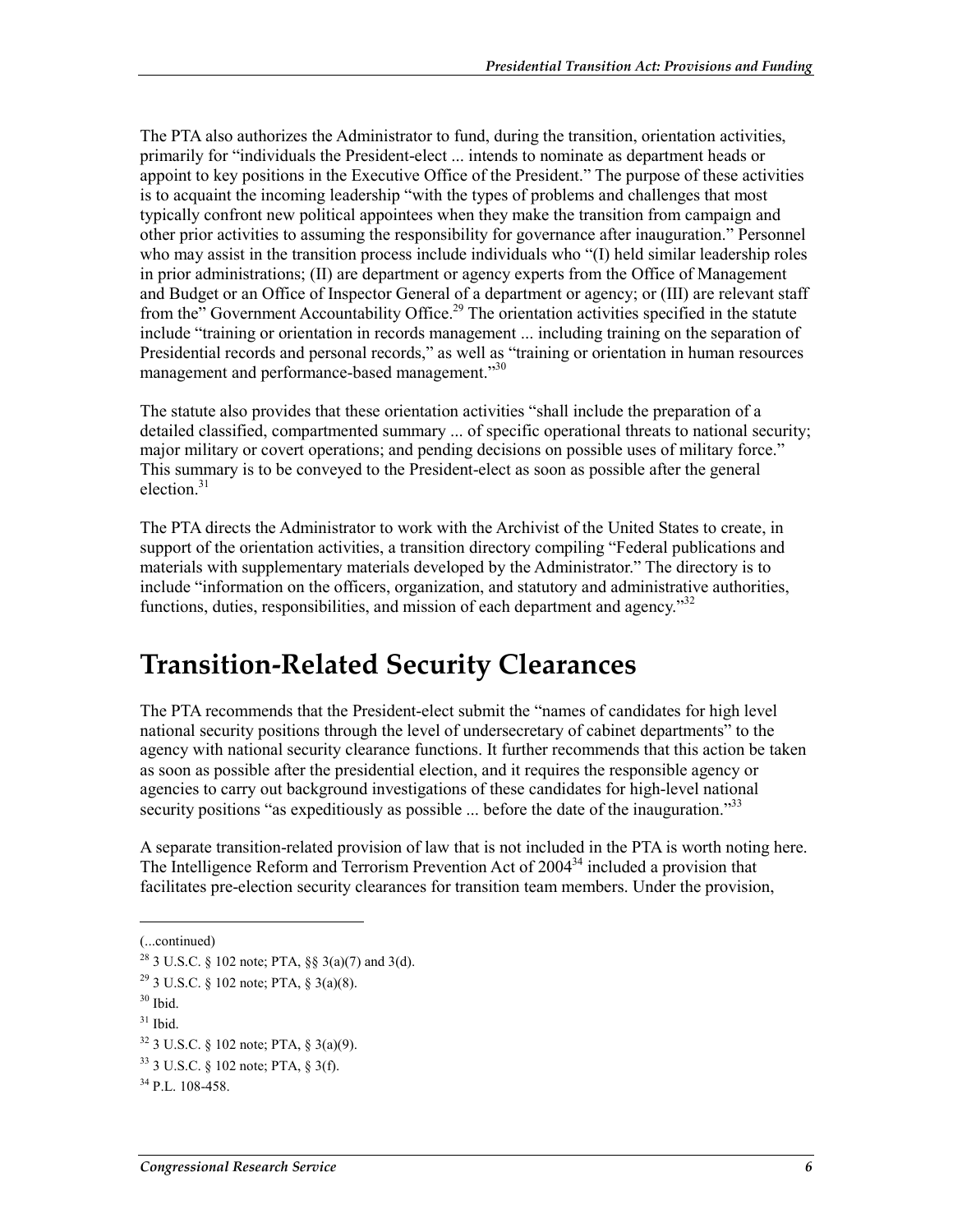major party candidates "may submit, before the date of the general election, requests for security clearances for prospective transition team members who will have a need for access to classified information to carry out their responsibilities as members of the President-elect's transition team."35 PEPTA, discussed above, amended this provision to allow third party candidates who meet certain criteria, as well, to submit these requests.<sup>36</sup> The provision also directs that "[n]ecessary background investigations and eligibility determinations to permit appropriate prospective transition team members to have access to classified information shall be completed, to the fullest extent practicable, by the day after the date of the general election."<sup>37</sup>

### **Disclosure Requirements**

The PTA requires that the President-elect and Vice President-elect disclose certain financial and personnel information as a condition for receiving services and funds under the act. They must disclose, to the Administrator, "the date of contribution, source, amount, and expenditure thereof" of all non-federal funds (such as private contributions) received before or after the general election, "for use in the preparation of the President-elect or Vice-President-elect for the assumption of [their] official duties."<sup>38</sup> They must submit a report with such disclosures to the Administrator not later than 30 days after inauguration; these disclosures are then to be released to the public by the Administrator. In addition, the PTA requires, as a condition for receiving services and funds, that the President-elect and Vice-President-elect "make available to the Administrator and the Comptroller General all information concerning such contributions" as may be required for "auditing both the public and private funding" used in PTA-authorized activities.

The PTA also sets limitations on transition-related donations as a condition for receiving services and funds under the act. Under these limitations, the President-elect and Vice President-elect "shall not accept more than \$5,000 from any person, organization, or other entity for the purposes of carrying out activities authorized by" the PTA.<sup>39</sup> The PTA also requires that the incoming team disclose to the public (1) "the names and most recent employment of all transition personnel ... who are members of the President-elect or Vice-President-elect's Federal department or agency transition teams"; and (2) "information regarding the sources of funding which support the transition activities of each transition team member." These disclosures, which must be kept up to date, are to be completed before the team contacts the department or agency.<sup>40</sup>

<sup>1</sup> 35 50 U.S.C. § 435b note.

<sup>&</sup>lt;sup>36</sup> Such a third party candidate would have "been determined by the Administrator to be among the principal contenders for the general election to such offices," and in this way meet the definition of "eligible candidate" (P.L.  $111-283$ , § 2(a); 124 Stat. 3047).

<sup>37 50</sup> U.S.C. § 435b note.

<sup>38 3</sup> U.S.C. § 102 note; PTA, § 5(a).

 $39$  3 U.S.C. § 102 note; PTA, § 5(c).

<sup>40 3</sup> U.S.C. § 102 note; PTA, § 5(b).